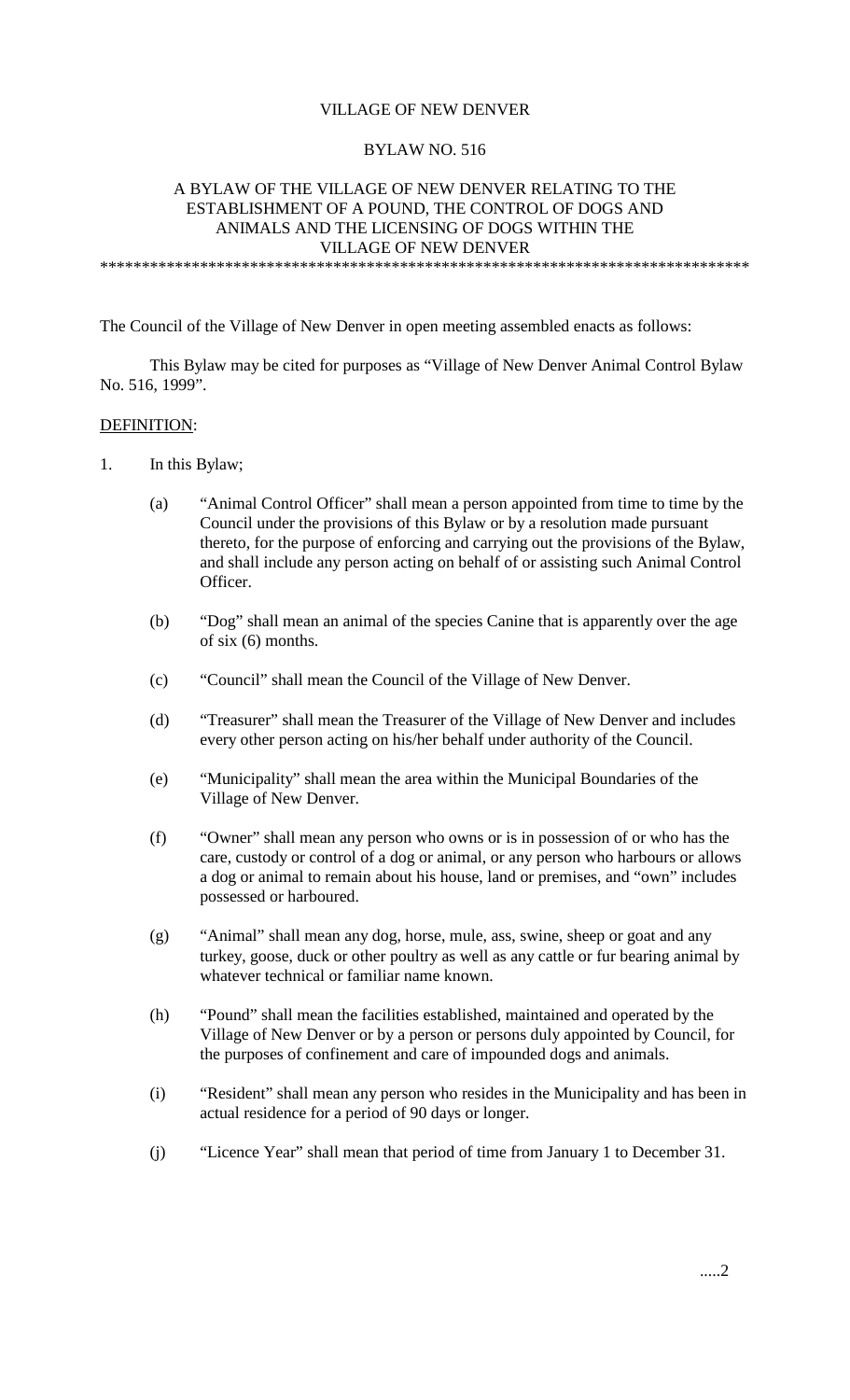- (k) "Vicious Dog" shall mean:
	- (a) any dog with a known propensity, tendency or disposition to attack without provocation other animals or humans; or
	- (b) any dog which has bitten another animal or human without provocation; or
- (l) For the purposes of this Bylaw a dog is deemed to be:
	- (a) "unlicenced" where it does not have affixed to its collar or harness a valid and subsisting licence tag issued pursuant to this Bylaw.
	- (b) "running at large" where it is not under control by being; (i) on the property of its owner or another person who has the care and control of the dog; or
		- (ii) in direct and continuous charge of a person who is competent to control it and, in the case of a dog, direct shall mean restrained by means of an adequate leash attached to the dog; or
		- (iii) securely confined within an enclosure; or
		- (iv) securely fastened so that the dog is unable to roam.
- 2. The Council may from time to time appoint an Animal Control Officer at such remuneration as the Council may fix, to be paid out of the annual revenue of the Municipality.
- 3. Any person lawfully performing any act in pursuance of this Bylaw, at the request of the Animal Control Officer, shall be deemed to be an assistant to the Animal Control Officer and shall be entitled to all protection as such.
- 4. The Animal Control Officer shall maintain a Pound Book in which the Animal Control Officer shall enter a description of every dog impounded, with the name of the person who took or sent the same to be impounded, the day upon and the manner in which the dog was redeemed, discharged or otherwise dealt with or disposed of and if the same was redeemed, the name of the person redeeming the dog.
- 5. The owner or agent of the owner of every dog impounded may redeem the same from the Pound upon paying to the Treasurer or Animal Control Officer that amount of unpaid and overdue dog licence fees, if any, and the impoundment fees which shall be as follows:
	- (a) For each impoundment for which there was no previous impoundment within the current licence year: \$50.00
	- (b) For the seconded impoundment within the current licence year a fee of \$100.00.
	- (c) For the third and subsequent impoundments within the current licence year a fee of \$200.00 for each occurrence.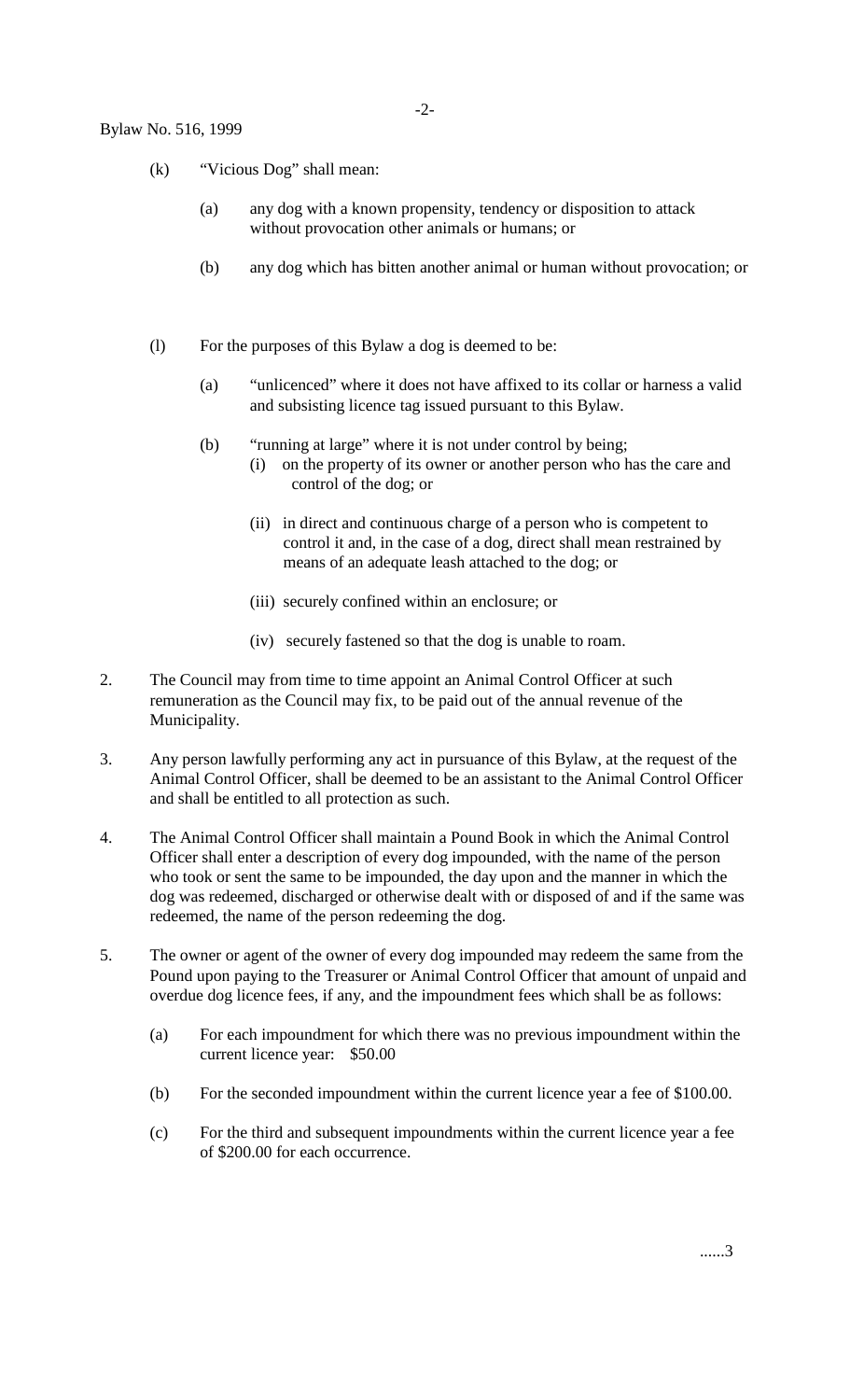Bylaw No. 516, 1999

- 6. Any dog impounded shall be furnished with good and sufficient food, water and shelter for which the owner of the dog shall pay, in addition to the impoundment fees, to the Animal Control Officer, for every day or part day of the dogs impoundment the following fees:
	- (a) for dogs under 30 cms. in height at the shoulder a fee of \$8.00 per day or part day,
	- (b) for dogs over 30 cms. and less than 45 cms. in height at the shoulder a fee of \$9.00 per day or part day,
	- (c) for dogs over 45 cms. in height at the shoulder a fee of \$10.00 per day or part day.
- 7. It shall be the duty of the Animal Control Officer, before making delivery of any dog impounded, to obtain from the person or persons claiming the same, his, her or their name or names and place of residence, and to enter the same in the pound book together with the date when such dog was impounded and the date when the same redeemed.
- 8. The Animal Control Officer or any person acting as such, may take into custody and impound any dog that is running at large and shall keep any dog so impounded for at least ninety-six (96) hours after having taken said dog into custody.
	- (a) If the owner or other person entitled to the possession of any dog impounded shall refuse or neglect to pay impoundment and other charges payable pursuant to this Bylaw, in respect of such dog, the Animal Control Officer may after the expiration of ninety-six(96) hours from the time of taking such dog into custody:
		- (i) release the dog to any person who obtains a valid and subsisting licence for such dog pursuant to Section 11 of this Bylaw and who pays to the Treasurer or animal Control Officer that amount of impoundment fees and other fees outstanding pursuant to this Bylaw; or
		- (ii) destroy the dog forthwith.
- 9. The Animal Control Officer may use humane live traps to apprehend dogs.
- 10. There shall be raised, levied and collected in each year licence fees for dogs in the Municipality from the resident owner of every dog the following licence fees;
	- (a) For each and every neutered male dog and spayed female dog the fee of \$25.00.
		- (i) Before the issuance of a licence for a male dog as a neutered male dog or a female dog as a spayed female dog, the owner shall produce to the Treasurer a certificate from a registered Veterinary Surgeon showing that such female/male dog has been spayed/neutered.
	- (b) For each and every male dog not neutered or female dog not spayed, the fee of \$50.00.
	- (c) There shall be a \$15.00 reduction in the licence fees stated in Section 10 (a) (b) or (c) if the licence for the current year is purchased prior to January 31 or within 30 days of the date that the owner first comes into possession of the dog.
- 11. Any person keeping three (3) or more dogs shall be deemed to own a kennel and shall annually be required to obtain from the Treasurer a Kennel Permit, the annual fee for said Permit shall be \$5.00 per dog to be levied in addition to the Licence Fees set out in Section 10 of this Bylaw. .....4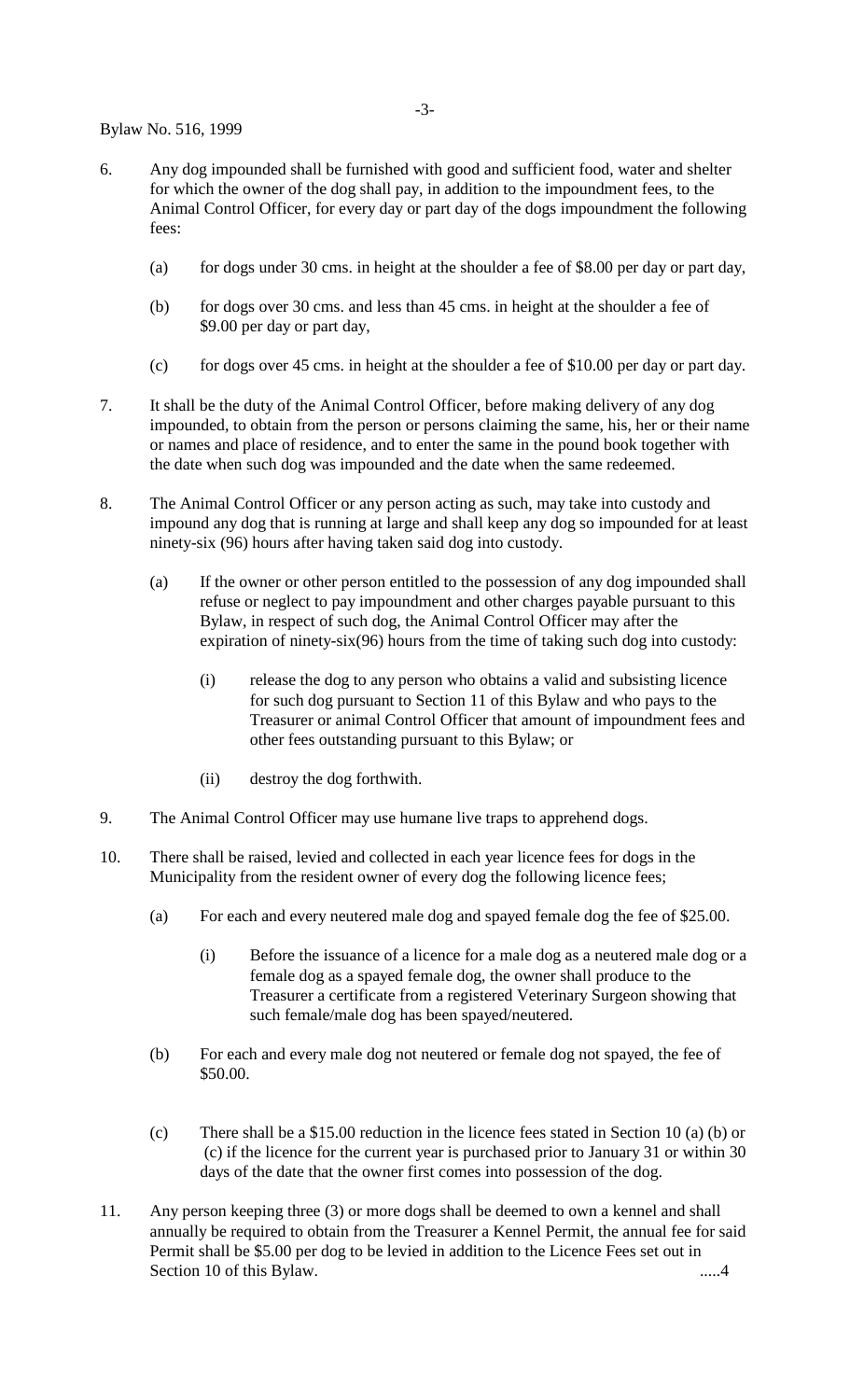- 12. The resident owner of every dog shall make application for a licence and shall pay the required licence fee as prescribed by this Bylaw to the Treasurer. The required application for a licence shall be in such form or forms as the Treasurer may prescribe.
- 13. Every licence issued under this Bylaw shall expire on the thirty-first day of December next following the date on which the said licence takes effect.
- 14. No resident shall keep, harbour or have in his possession or care, custody or control a dog within the Municipality, unless a licence therefore, under this Bylaw, has been first issued.
- 15. The owner of every dog shall keep on such dog a collar or harness to which shall be attached the metal tag accompanying the licence therefore.
- 16. There shall be a replacement fee for loss of a tag, said fee to be \$3.00.
- 17. No owner shall permit any dog to be running at large within the Municipality.
- 18. The owner of a vicious dog shall, at all times while the dog is on the premises owned or controlled by that owner, keep the dog securely confined either indoors or in a closed pen or other structure capable of preventing the entry of young children and adequately constructed to prevent the dog from escaping.
- 19. No owner shall permit his or her dog to defecate on another person=s property, or on any other private property, or on any street, lane, boulevard, pathway, or any other Village or public property or on any property used or reserved as a park, or recreational or cultural area.
- 20. An owner whose dog defecates on another person=s property, or on any other private property, or on any street, lane, boulevard, pathway, or any other Village or public property, or on any property used or reserved as a park, recreational or cultural area, shall forthwith remove the defecated matter.
- 21. No owner shall permit any dog to bark persistently so as to disturb the quiet, peace rest or enjoyment of the neighbourhood or the comfort or convenience of any individual.
- 22. The Animal Control Officer or any person so authorized by him may capture, convey to and place in the pound:
	- (a) any unlicenced dog that is required to be licenced hereunder;
	- (b) any dog found running at large within the Municipality;
	- (c) any dog known to the Animal Control Officer to vicious or savage.
	- (d) any dog barking persistently, which appears to be abandoned, so as to disturb the peace, rest or enjoyment of the neighbourhood.
- 23. No person, other than its owner, shall remove any collar, harness, badge or tag from any licenced dog.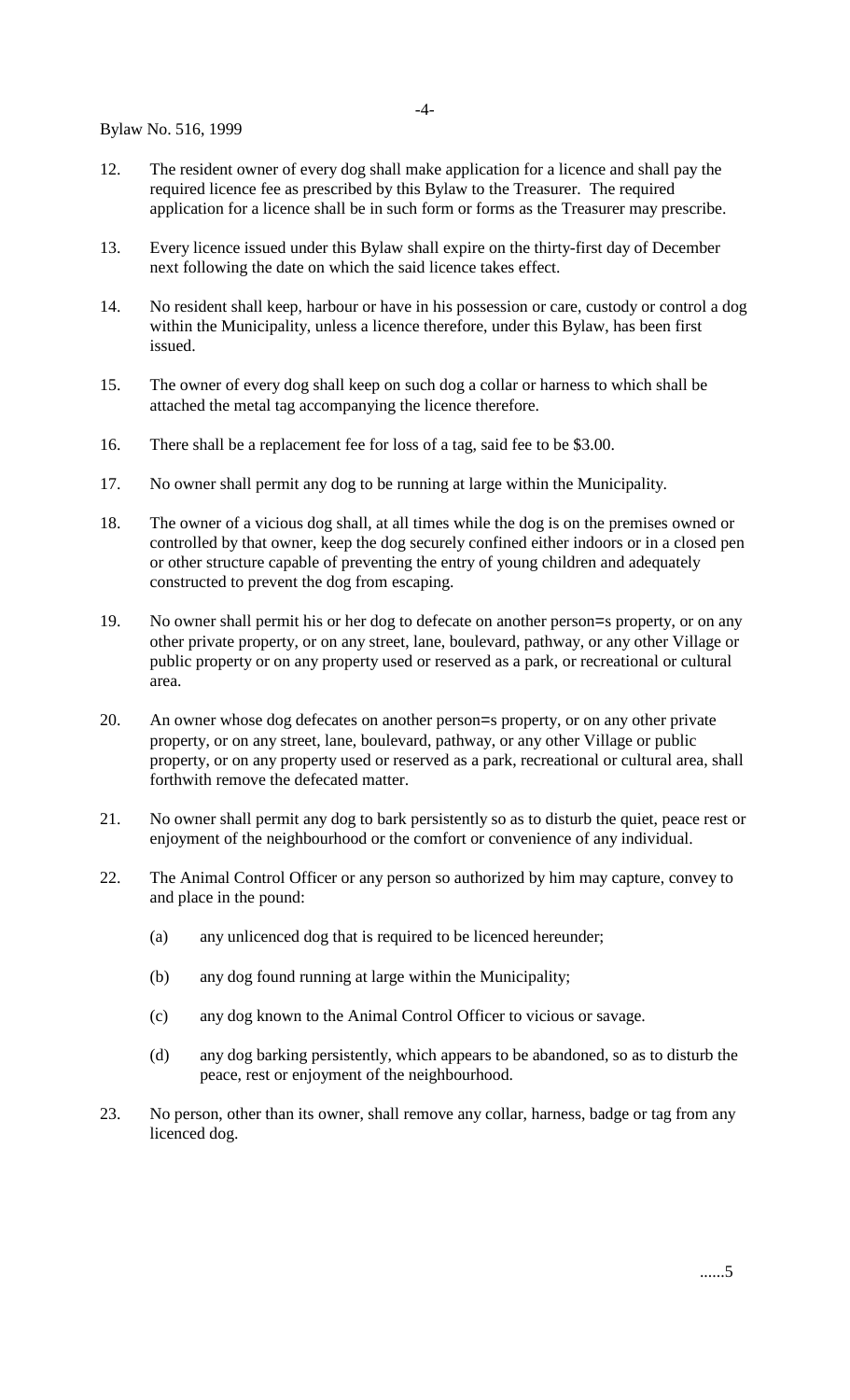-5-

Bylaw No. 516, 1999

- 24. Every occupant of premises in or about which any dog or dogs are kept and every person wherever found having at that time, the care and custody of a dog or dogs shall forthwith upon demand give to the Animal Control Officer true answers and information on the following matters:
	- (a) As to the ownership of any particular dog accompanying him.
	- (b) As to the number of dogs owned or harboured by him.
	- (c) The age, sex and breed or general description of the dog or dogs which are owned or harboured by him.
	- (d) Whether the current licence fee has been paid to the Treasurer in respect of same.
- 25. The owner of any female dog in heat shall keep such dog confined.
- 26. No person shall hinder, delay or obstruct the Animal Control Officer or any persons lawfully engaged in capturing or conveying any dog to the pound.
- 27. No person shall keep, harbour or have in his possession any dog suffering from any infectious or contagious disease, unless such dog is in isolation and under treatment for the cure of same.
- 28. Notwithstanding any other provision of this Bylaw, any dog found by the Medical Health Officer, the Public Health Inspector or the R.C.M.P. to be vicious or to be suffering from any loathsome, infectious or contagious disease, may be destroyed forthwith.
- 29. No person shall keep or harbour any wild animal on any parcel of land in the Village, unless such person is the holder of a valid permit from the Council.
- 30. Any person desiring a permit for the keeping of a wild animal in accordance with Section 27 of this Bylaw, shall make written application therefore to the Council containing the following information:
	- (1) Name and address of applicant.
	- (2) Legal description of the parcel of land on which the animal is to be kept.
	- (3) Type of animal to be kept.
	- (4) Verification that the applicant is the holder of a valid permit to keep such animal, said permit to be issued by the Provincial Department of Fish and Wildlife or other agency having jurisdiction.
	- (5) Such other information as Council may deem necessary or desirable.
	- (A) Wild animals shall be confined to the parcels of land specified in the permit.
	- (B) No permit or permits shall be issued for the keeping of more than two wild animals on any one parcel of land.
- 31. No person shall keep, harbour or have in his possession any wild animal suffering from an infectious or contagious disease, unless such animal is in isolation and under treatment for the cure of such disease.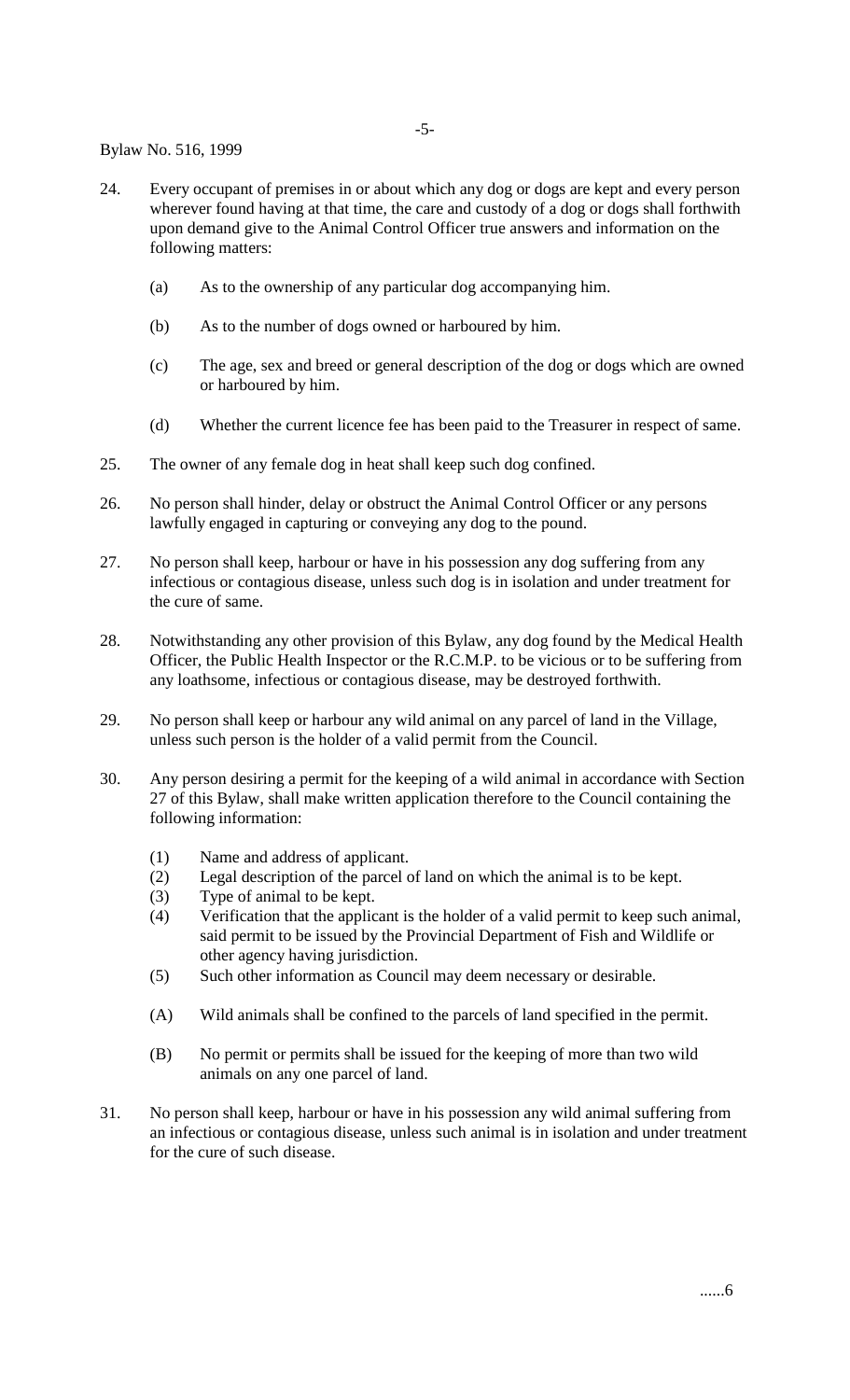- 32. No person or persons residing in one household or dwelling, shall keep harbour or possess, within the Village, more than or other than the following number of and types of animals:
	- (A) Domestic Fowl or Poultry Twelve (12)
	- $(B)$  Rabbits Six  $(6)$
	- (C) Pigeons Six (6)
	- (D) Dogs As provided in Section 11 of this Bylaw
	- (E) Wild Animals As provided in Section 27 of this Bylaw
- 33. No owner or person in charge, shall allow any animal to run at large within the Village of New Denver.
- 34. The Animal Control Officer, or any person acting as such, may take into custody and impound any animal that is running at large and shall keep any animal so impounded for at least ninety-six (96) hours after having taken said animal into custody.
	- (A) if the owner or other person entitled to the possession of any animal impounded shall refuse or neglect to pay impoundment and other charges payable pursuant to this Bylaw, in respect of such animal, the Animal Control Officer may, after the expiration of ninety-six (96) hours from the time of taking such animal into custody:
		- (i) sell such animal and after first deducting impoundment and other charges payable pursuant to this Bylaw and the costs of any such sale, he shall pay the surplus, if any, to the owner, if ascertained, and if the owner be not ascertained to pay the same to the Treasurer; or
		- (ii) destroy the animal forthwith.
- 35. The Animal Control Officer, or any person acting as such, may take into custody and impound any rooster crowing persistently, so as to disturb the peace, rest or enjoyment of the neighbourhood.
- 36. The owner or agent of the owner of every animal impounded may redeem the same from the pound upon paying to the Treasurer or Animal Control Officer impoundment as follows:
	- (A) For impounding horses, donkeys, bulls, cows, heifers, goats, ram, sheep, swine, mule or any fur bearing animal within a current year:
		- (i) first impoundment \$50.00 second impoundment - \$100.00 third and subsequent impoundments - \$200.00
	- (B) For geese, ducks, fowl, domestic poultry and rabbits, \$10.00 for each occurrence.
- 37. Whenever animals are impounded under this Bylaw it shall be the duty of the Animal Control Officer to daily furnish the same with food, water and shelter during the whole time said animal remains impounded, and for so doing he shall be entitled to demand and receive from the animals owner the following boarding fees, which shall be levied in addition to any other fees or charges provided for by this Bylaw:
	- (A) For horses, donkeys, bulls, cows, heifers, goats, rams, sheep, swine, mules and other fur bearing animals: \$15.00 per day or part day.
	- (B) For geese, ducks, fowl, domestic poultry and rabbits: \$2.00 per day or part day.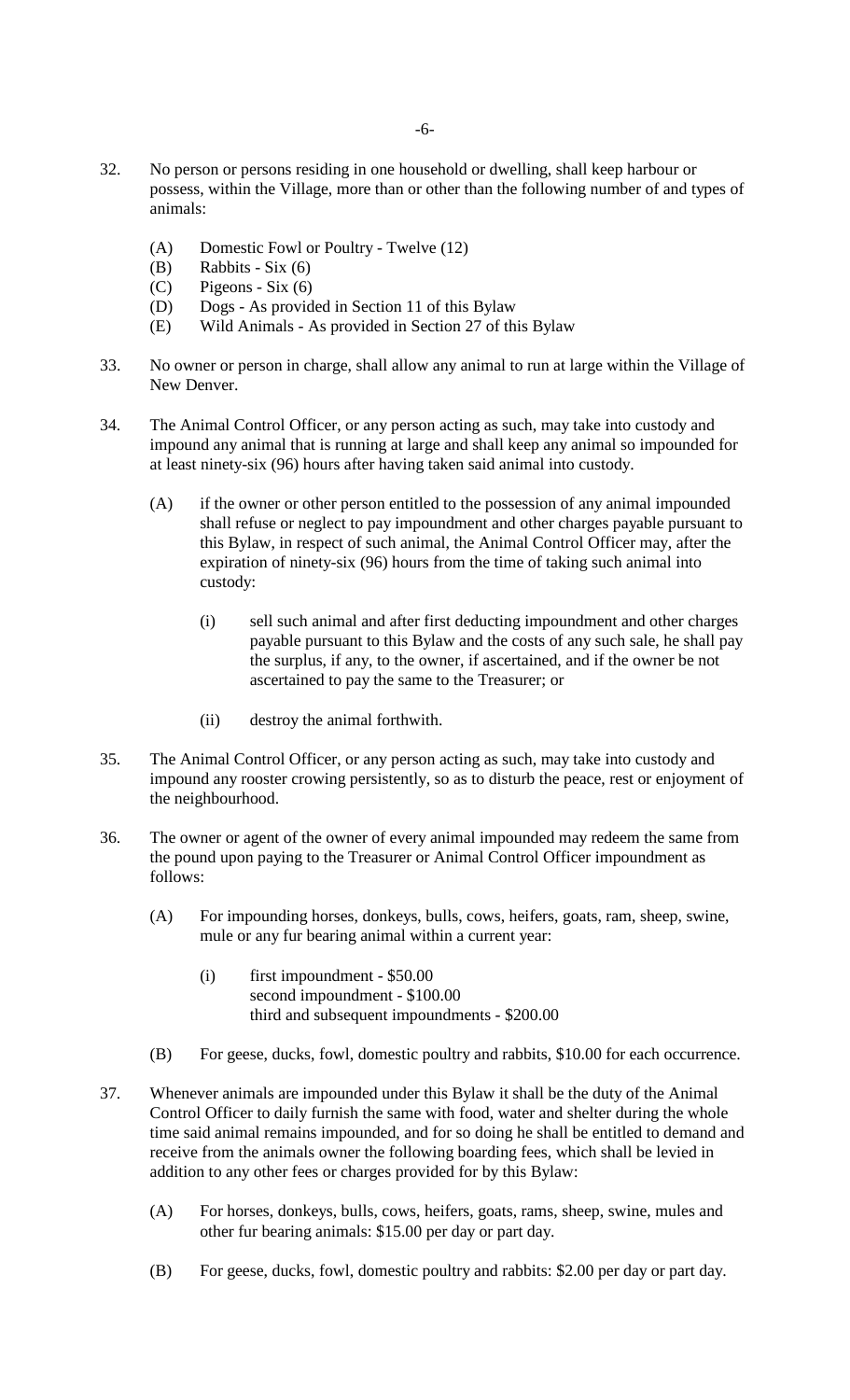Bylaw No. 516, 1999

- 38. In the case of a milk cow being impounded, the Animal Control Officer shall, at least twice daily, milk each cow, and for so doing he shall be entitled to keep the milk so obtained for his own use.
- 39. Any Animal Control Officer who impounds or confines any of the animals hereinbefore mentioned, under this Bylaw, and neglects, or refuses to find, supply and provide said animal with good and sufficient food, water and shelter, as hereinbefore provided, shall be subject to the penalties imposed by this Bylaw, and to immediate dismissal.
- 40. Except where other penalties are herein provided, every person who offends against any of the provisions of this Bylaw or who suffers or permits any act or thing to be done in contravention or violation of any of the provisions of this Bylaw or neglects to do or refrains from doing anything to be done by the Bylaw or who does any act or thing which violates any of the provisions of this Bylaw shall be deemed to have committed an offence under this Bylaw and shall be liable on summary conviction to a fine or penalty of not less than \$25.00 plus costs recoverable and enforceable in the manner provided by the Offence Act.
- 41. If any section, subsection, sentence, clause or phrase of this Bylaw is for any reason held to be invalid by the decision of any Court of competent jurisdiction such decision shall not affect the validity of the remaining portions of this Bylaw.
- 42. Bylaw No. 503, cited as the "Village of New Denver Animal Control Bylaw No. 503, 1998" is hereby repealed.
- 43. This Bylaw shall take full force and effect upon adoption of Council.

READ A FIRST TIME this  $22<sup>nd</sup>$  day of June, 1999.

READ A SECOND TIME this  $22<sup>nd</sup>$  day of June, 1999.

READ A THIRD TIME this 22<sup>nd</sup> day of June, 1999.

RECONSIDERED AND FINALLY ADOPTED this 13th day of July, 1999.

G. L. Wright Carol Gordon

MAYOR CLERK/ADMINISTRATOR